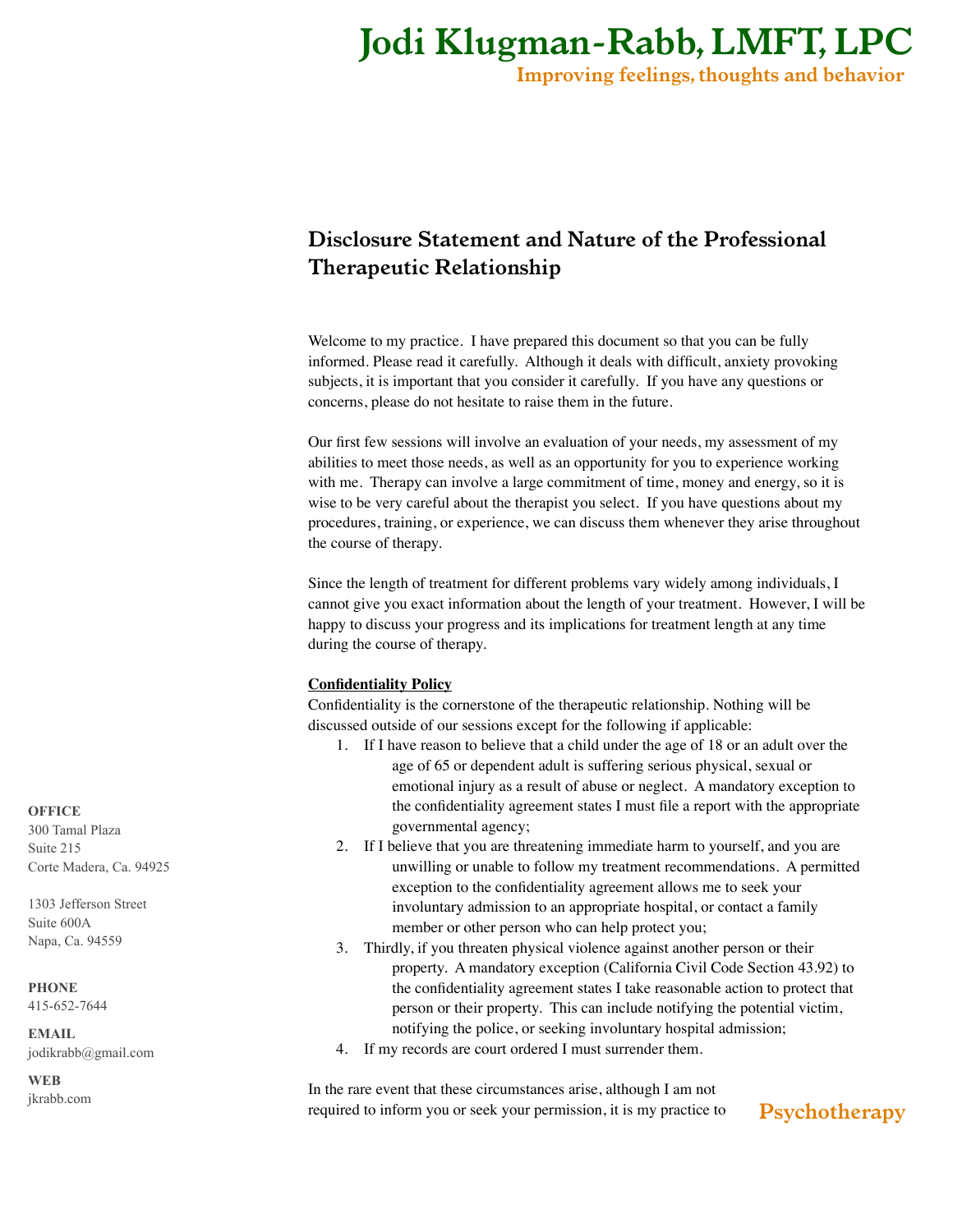discuss these matters as fully as possible with clients.

In the event we see each other outside the office, my policy is not to acknowledge you to preserve the confidential nature of the relationship. However, I do welcome you saying hello if you choose to.

I use Square for online scheduling and to process credit card services. Payments can also be made with Venmo or PayPal (neither is confidential) in addition to cash or check. My name along with my title will appear on your financial statements should you use these forms of payment. Please understand that may impact confidentiality if others in your life have access to your financial records or settings are not set to *private*.

Confidentiality can be also be affected by using electronic communication between sessions for business issues such as rescheduling appointments, etc. I welcome the use of text and email messaging for this purpose and caution you to be aware that those messages may become intercepted electronically or read by others, breaking confidentiality.

#### **Payment, Attendance and Cancellation Policies**

All payments are to be paid at the time of service. For your convenience I can accept credit card payments through a mobile Square, Inc. terminal. I suggest that clients work directly with their own health plans to receive reimbursement for "out of network providers". Any missed sessions or late cancelations will be billed directly to you. I require a credit card on file for guarantee of payment in the case of missed sessions or late cancelations only. Collections may be pursued if balances go unpaid for longer than 6 months.

My base fee is \$175.00 for each 50-minute session, or \$260 for 80 minute sessions. Additional services such as record requests, requested professional consultations (legal, medical, hospital) via telephone, email or in person are charged at \$200/hour including travel time; telehealth sessions are billed at the base rate.

Fees are updated 10% annually on January 1st reflecting cost of living increases, etc. You will be notified in writing 30 days in advance of any such fee change. This document fulfills the The No Surprises Act of 2022 requiring statement of good faith estimates.

In order to avoid paying the full fee for a canceled session **I require notification within 48 hours** in the form of voice mail, text or email messages. Appointments are not considered canceled unless you have direct confirmation from me. Please take your financial responsibility seriously.

I will consider two (2) missed sessions without adequate notice to be a termination of services and will note it in the record and with the appropriate referral sources. Outstanding balances will be sent to collections if not paid.

#### **OFFICE**

300 Tamal Plaza Suite 215 Corte Madera, Ca. 94925

1303 Jefferson Street Suite 600A Napa, Ca. 94559

## **PHONE**

415-652-7644

**EMAIL** jodikrabb@gmail.com

**WEB**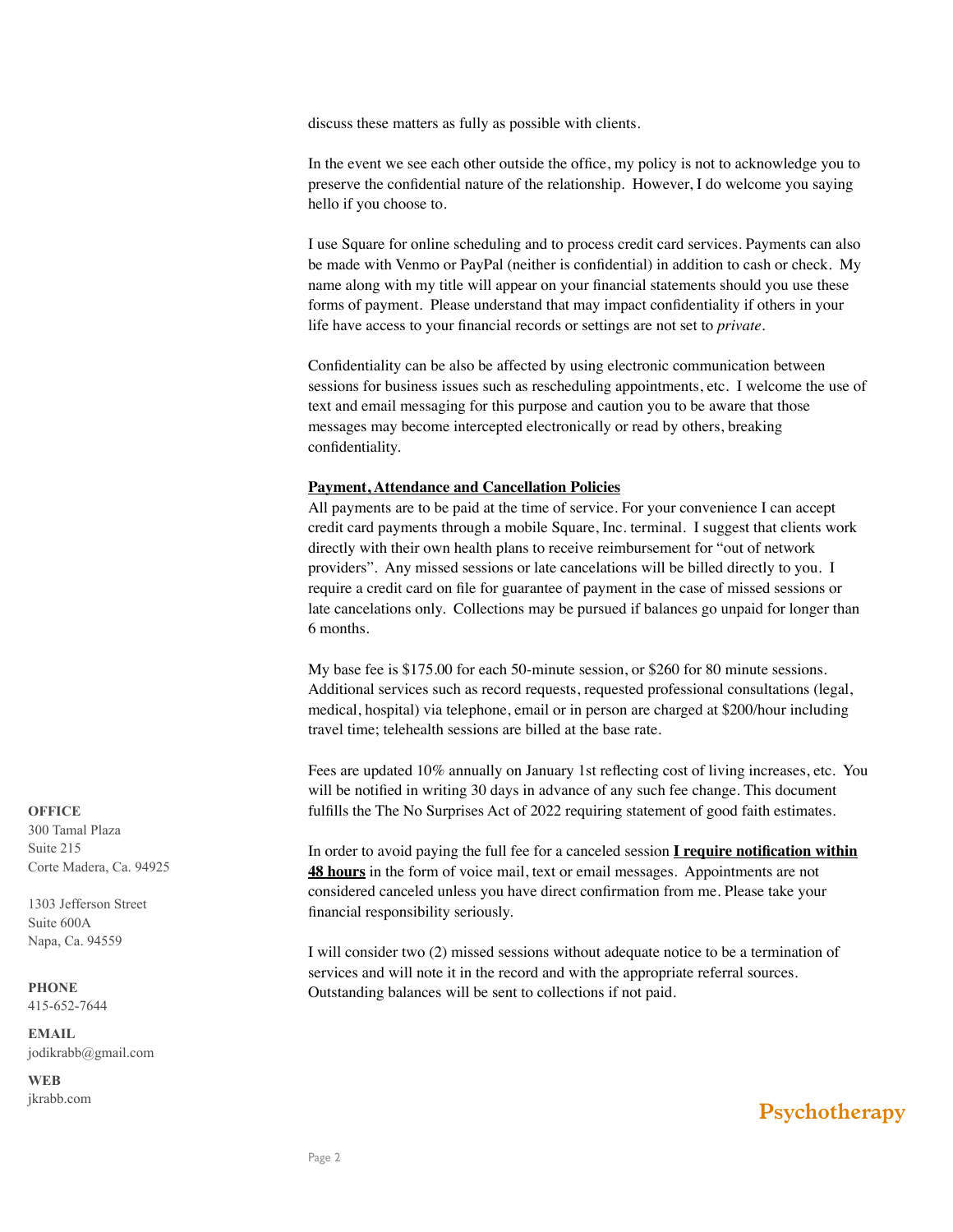#### **Contacting Me**

If I am unable to answer your contact, I will make every effort to return your message within 1 business day, unless it is an emergency. If you are difficult to reach, please leave some times when you will be available.

If I will be out of town or otherwise unavailable for an extended period of time, I will provide you with the name and number of a colleague whom you can contact for support if necessary. In the event of an emergency please consider the following numbers: **Crisis Unit at Marin: 415-499-6666; Marin 24-hour Suicide Hotline: 415-499-1193; Napa Psychiatric Emergency Response 707-253-4711 or 911**.

In signing this document, I state that I understand and accept the obligations, which Jodi Klugman-Rabb must adhere to under the law as a licensed psychotherapist in the state of California. By signing this document, it indicates that I have read the information in this document and agree to abide by its terms during our professional relationship, and that I have received a copy.

| Client's Signature    | Date | Client's Signature | Date |
|-----------------------|------|--------------------|------|
| Jodi Klugman-Rabb     |      |                    |      |
| Therapist's Signature | Date |                    |      |

### NOTICE TO CLIENTS

The Board of Behavioral Sciences receives and responds to complaints regarding services provided within the scope of practice of (marriage and family therapists, licensed educational psychologists, clinical social workers, or professional clinical counselors). You may contact the board online at www.bbs.ca.gov, or by calling (916) 574-7830.

**OFFICE** 300 Tamal Plaza

Suite 215 Corte Madera, Ca. 94925

1303 Jefferson Street Suite 600A Napa, Ca. 94559

#### **PHONE**

415-652-7644

**EMAIL** jodikrabb@gmail.com

**WEB**

[jkrabb.com](http://jkrabb.com) *Psychotherapy*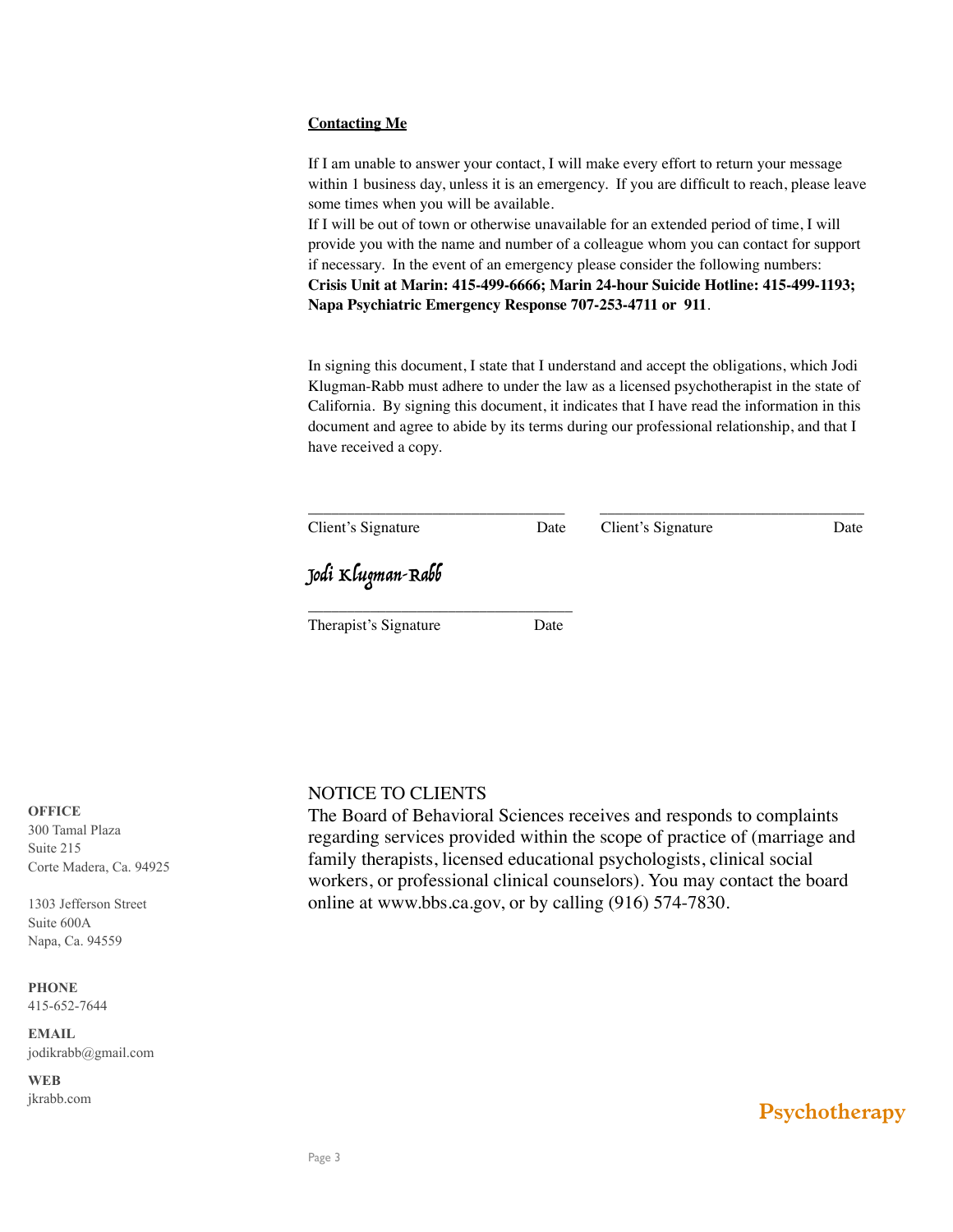**Marin & Napa Counties**

# *Intake Information Sheet*

| Name:              |                                       |                  | the control of the control of the control of the control of the control of the control of                                                                                                                                            |     |                                  |                            | Date: $\frac{1}{\sqrt{1-\frac{1}{2}} \cdot \frac{1}{2} \cdot \frac{1}{2} \cdot \frac{1}{2} \cdot \frac{1}{2} \cdot \frac{1}{2} \cdot \frac{1}{2} \cdot \frac{1}{2} \cdot \frac{1}{2} \cdot \frac{1}{2} \cdot \frac{1}{2} \cdot \frac{1}{2} \cdot \frac{1}{2} \cdot \frac{1}{2} \cdot \frac{1}{2} \cdot \frac{1}{2} \cdot \frac{1}{2} \cdot \frac{1}{2} \cdot \frac{1}{2} \cdot \frac{1}{2} \cdot \frac{1}{2} \cdot \frac{1}{2} \cdot \frac{1}{2}$ |                              |
|--------------------|---------------------------------------|------------------|--------------------------------------------------------------------------------------------------------------------------------------------------------------------------------------------------------------------------------------|-----|----------------------------------|----------------------------|---------------------------------------------------------------------------------------------------------------------------------------------------------------------------------------------------------------------------------------------------------------------------------------------------------------------------------------------------------------------------------------------------------------------------------------------------|------------------------------|
| Physical Address:  |                                       |                  | the control of the control of the control of the control of the control of the control of                                                                                                                                            |     | Mailing:                         |                            | <u> 1989 - Andrea Aonaichte, ann an t-Èireann an t-Èireann an t-Èireann an t-Èireann an t-Èireann an t-Èireann an </u>                                                                                                                                                                                                                                                                                                                            |                              |
|                    |                                       |                  |                                                                                                                                                                                                                                      |     | (if different)                   |                            |                                                                                                                                                                                                                                                                                                                                                                                                                                                   |                              |
|                    | Email Address:                        |                  | <u> 1990 - Johann Barbara, martin a</u>                                                                                                                                                                                              |     | $\overline{a}$                   |                            |                                                                                                                                                                                                                                                                                                                                                                                                                                                   |                              |
| Home Telephone:    |                                       |                  |                                                                                                                                                                                                                                      |     | Cell Telephone:                  |                            |                                                                                                                                                                                                                                                                                                                                                                                                                                                   |                              |
|                    |                                       |                  | Can a confidential message be left at these numbers?                                                                                                                                                                                 |     | Home:                            | Y<br>${\bf N}$             | Cell:                                                                                                                                                                                                                                                                                                                                                                                                                                             | Y<br>N                       |
| I Am:              |                                       | <b>Separated</b> | <b>Divorced</b>                                                                                                                                                                                                                      |     | Widowed                          |                            | <b>Single</b>                                                                                                                                                                                                                                                                                                                                                                                                                                     |                              |
|                    |                                       |                  | <b>Married</b>                                                                                                                                                                                                                       |     | <b>Exclusive/Living Together</b> |                            | Polyamorous/Lifestyle                                                                                                                                                                                                                                                                                                                                                                                                                             |                              |
|                    | Name of Spouse or Partner:            |                  |                                                                                                                                                                                                                                      |     |                                  |                            |                                                                                                                                                                                                                                                                                                                                                                                                                                                   |                              |
|                    |                                       |                  |                                                                                                                                                                                                                                      |     |                                  |                            |                                                                                                                                                                                                                                                                                                                                                                                                                                                   |                              |
|                    | Your Social Security Number:          |                  | and the control of the control of the control of the control of the control of the control of the control of the                                                                                                                     |     |                                  |                            |                                                                                                                                                                                                                                                                                                                                                                                                                                                   |                              |
|                    | Your Occupation:                      |                  |                                                                                                                                                                                                                                      |     |                                  |                            |                                                                                                                                                                                                                                                                                                                                                                                                                                                   |                              |
|                    | Psychotropic Medications:<br>& Dosage |                  |                                                                                                                                                                                                                                      |     |                                  |                            |                                                                                                                                                                                                                                                                                                                                                                                                                                                   |                              |
| I Was Referred By: |                                       |                  | <u>and the contract of the contract of the contract of the contract of the contract of the contract of the contract of the contract of the contract of the contract of the contract of the contract of the contract of the contr</u> |     | From:                            | CPS<br><b>Friend</b>       | <b>Probation</b>                                                                                                                                                                                                                                                                                                                                                                                                                                  | <b>Court</b><br><b>Other</b> |
| Goals for Therapy: |                                       |                  |                                                                                                                                                                                                                                      |     |                                  |                            | <i><b>Insurance</b></i>                                                                                                                                                                                                                                                                                                                                                                                                                           |                              |
|                    |                                       |                  |                                                                                                                                                                                                                                      |     |                                  |                            |                                                                                                                                                                                                                                                                                                                                                                                                                                                   |                              |
|                    |                                       | Full Name        |                                                                                                                                                                                                                                      | Age | D.O.B.                           | Foster Care                | Live w/ Me                                                                                                                                                                                                                                                                                                                                                                                                                                        | Adopted                      |
|                    |                                       |                  |                                                                                                                                                                                                                                      |     |                                  |                            |                                                                                                                                                                                                                                                                                                                                                                                                                                                   |                              |
| Children           |                                       |                  |                                                                                                                                                                                                                                      |     |                                  |                            |                                                                                                                                                                                                                                                                                                                                                                                                                                                   |                              |
|                    |                                       |                  |                                                                                                                                                                                                                                      |     |                                  |                            |                                                                                                                                                                                                                                                                                                                                                                                                                                                   |                              |
|                    |                                       |                  | For Clients Using Out of Network Insurance Benefits                                                                                                                                                                                  |     |                                  |                            |                                                                                                                                                                                                                                                                                                                                                                                                                                                   |                              |
| Account #:         |                                       |                  |                                                                                                                                                                                                                                      |     |                                  | $\underline{\text{ID #:}}$ |                                                                                                                                                                                                                                                                                                                                                                                                                                                   |                              |
| Date of Birth:     |                                       |                  |                                                                                                                                                                                                                                      |     |                                  | Telephone:                 |                                                                                                                                                                                                                                                                                                                                                                                                                                                   |                              |
| Social Security #: |                                       |                  |                                                                                                                                                                                                                                      |     |                                  | Plan:                      |                                                                                                                                                                                                                                                                                                                                                                                                                                                   |                              |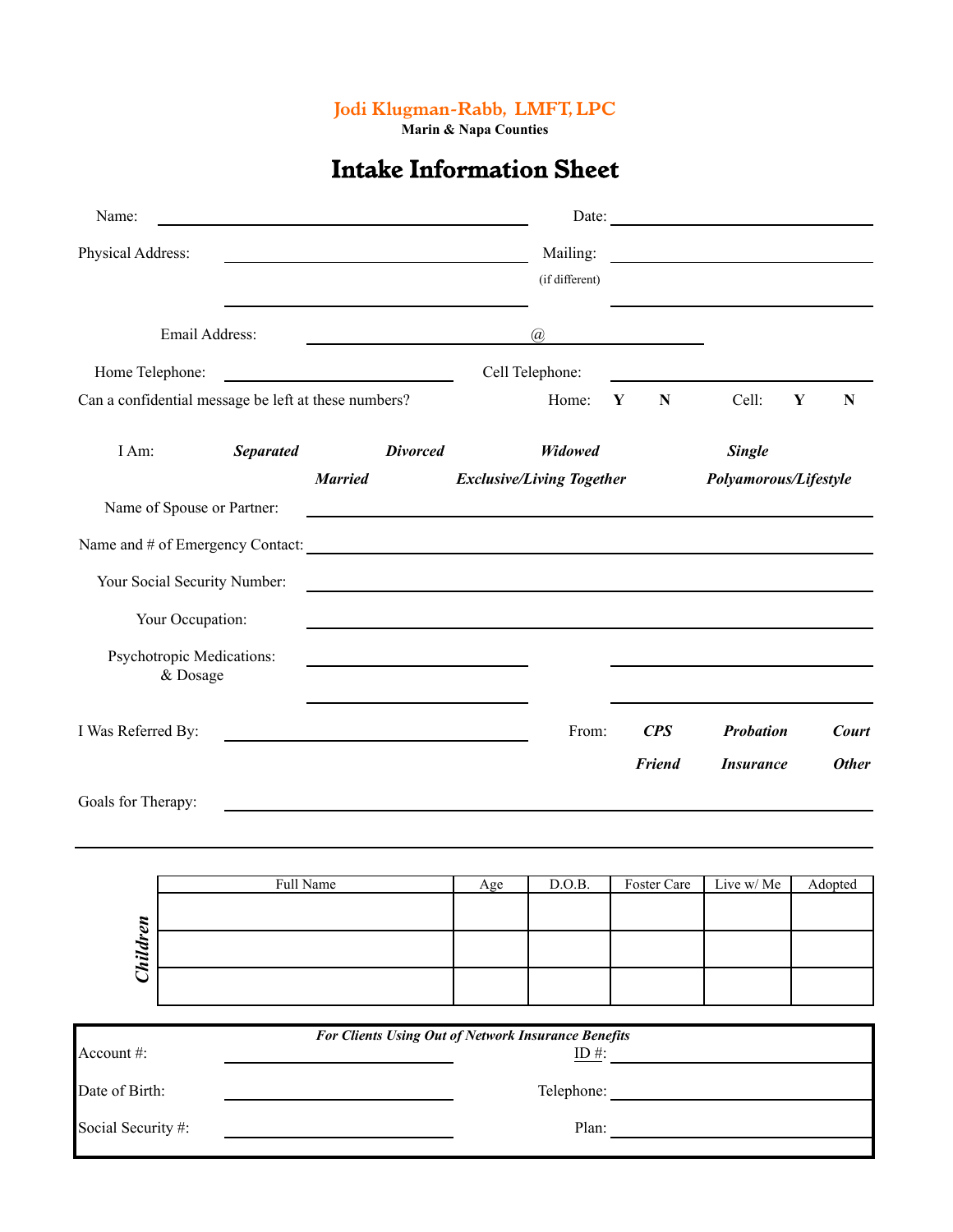### *Treatment Goals*

Circle all that apply

Reducie a fear Have more pleasurable activities **Learn effective parenting skills** Improve communications with my: Improve my sleep others *spouse Friends* Reduce sensitivity to criticism Reduce uncomfortable thoughts **Problem solving techniques** Express myself more assertively express myself more assertively Learn how to relax and a self-esteem increase self-esteem Manage my health better **Example 20** Reduce family difficulties Tolerate my mistakes better and the Reduce job difficulties Tolerate other's mistakes better **Better** Better manage my temper Feel less guilty Take initiative more often Feel less depressed Learn assertiveness skills Better accepting loss/death Decrease procrastination Increase my conversational skills **Better manage my time** Learn how I come across to others **Derease perfectionism** Not take disappointments so hard Theorem Reduce emotionality Doubt myself less and a set of the Allow myself to express feelings Think more positively more more Improve my sexual relationship Feel more self-confidence Control my eating or weight **Discuss thoughts of self-harm** Control my alcolhol use Discuss thoughts of harming Change a habit others of the state of the state of the state of the state of the state of the state of the state of the state of the state of the state of the state of the state of the state of the state of the state of th Control my drug use and the Adjust better to past/recent Better manage my pain issues Learn how to improve relationships The Manusove self-awareness Be more positive Worry less

*children Coworkers* Talk out a pending decision

Other:

Please prioritize which top 3 you would like to address in treatment:

| 1           |  |
|-------------|--|
| $2^{\circ}$ |  |
| 3           |  |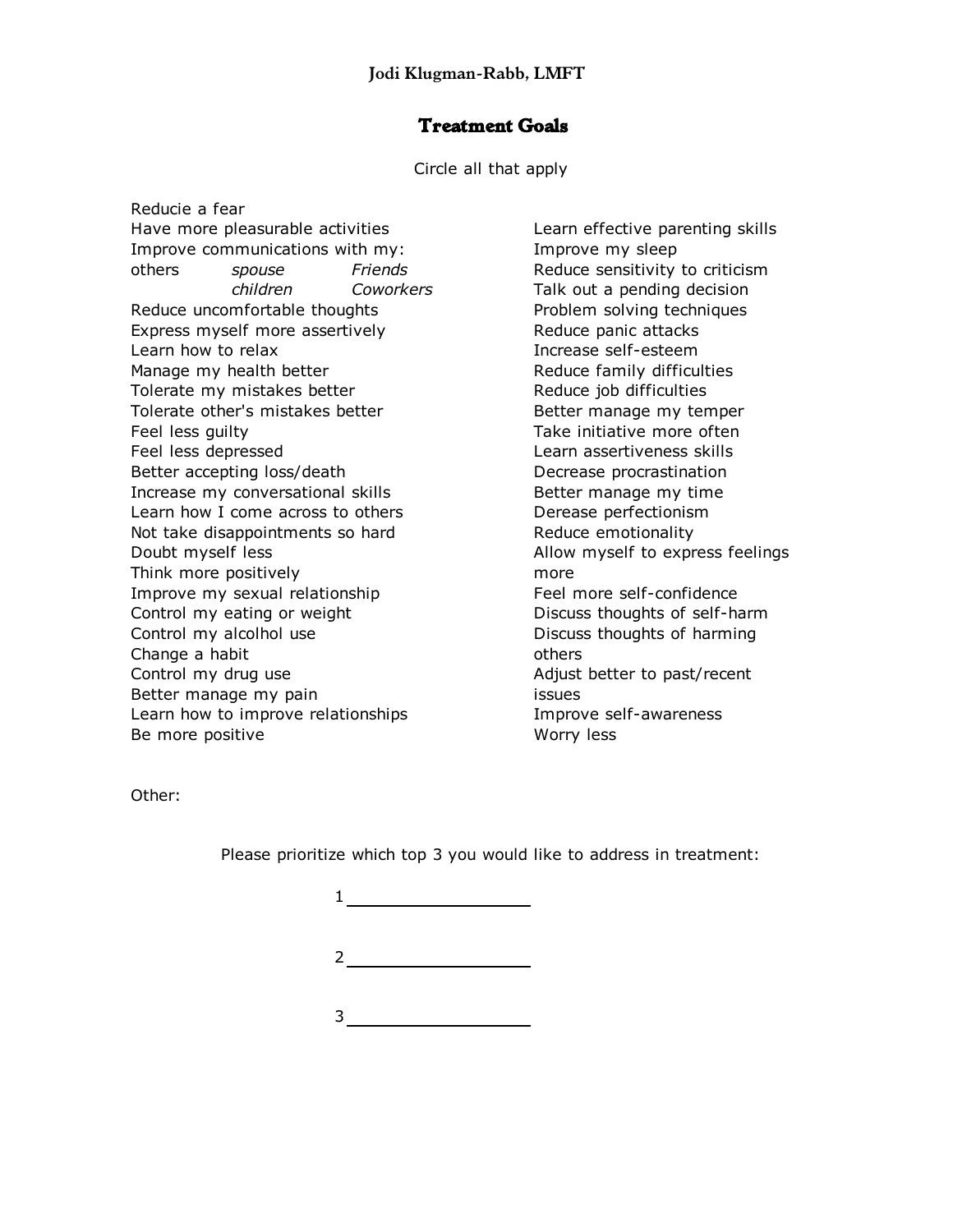# *Jodi Klugman-Rabb, LMFT, LPC Marin & Napa Counties & via Teletherapy 415-652-7644 jodikrabb@gmail.com jkrabb.com*

## **CONSENT TO USE TELETHERAPY OR TELEPHONE SESSIONS**

There are many types of telehealth platforms. I use the HIPAA compliant Zoom platform for teletherapy for its security, video clarity and reliability. Telephone sessions are possible but not preferable. Please initial the following and sign below.

There are concerns about telehealth platforms. The primary concerns of telehealth sessions are confidentiality and privacy, HIPAA compliance, dropped calls, and other potential interruption(s) of communication due to technology issues. At the present time, there is no definitive evidence that telehealth meets HIPAA security requirements and BAA (Business Associate Agreement) is required. Although most telehealth programs are HIPAA compliant, using these platforms is a risk due to security breaches and this release informs you of that risk as well as releases TCTI from any associated liability.

The HITECH Act of 2011 added more ways to enforce HIPPA and added more regulations and penalties. These new regulations have added importance to the BAA. Several experts have cited HITECH Act to raise a concern that teletherapy programs don't always provide a protocol for trail audits or breach notification. Trail audits are a means of logging information to keep records. Breach notification relates to whenever data was accessed by unauthorized people or even an attempt to gain access to the session. Interactive technology platforms are supposed to notify the government when a breach or breach attempt occurs. However, not all platforms have or use the mechanism.

During a telehealth session, both locations (client and clinician) are considered a treatment room. Both parties need appropriate audio and visual equipment and privacy. Both parties will take precaution to maintain privacy and permission is required for either party to record the session. All HIPPA requirements apply to the session except when client consent (such as this consent) has been granted for a possible confidentiality breach or HIPPA violation: any platforms other than Zoom are considered not secure or HIPAA compliant, including Skype and FaceTime.

My initials above and signature below indicate that I have read the above description regarding the use of teletherapy. After reading the above, I agree to receive telehealth counseling and I understand the risks associated. I give my informed consent for the use of telehealth and I take FULL responsibility in the event of a breach of confidentiality or other telehealth-related concerns. I fully release Jodi Klugman-Rabb, LMFT from any liability associated with use of teletherapy.

| Client Name (Printed): |      |
|------------------------|------|
| Client Signature:      | Date |
| Clinician Signature    | Date |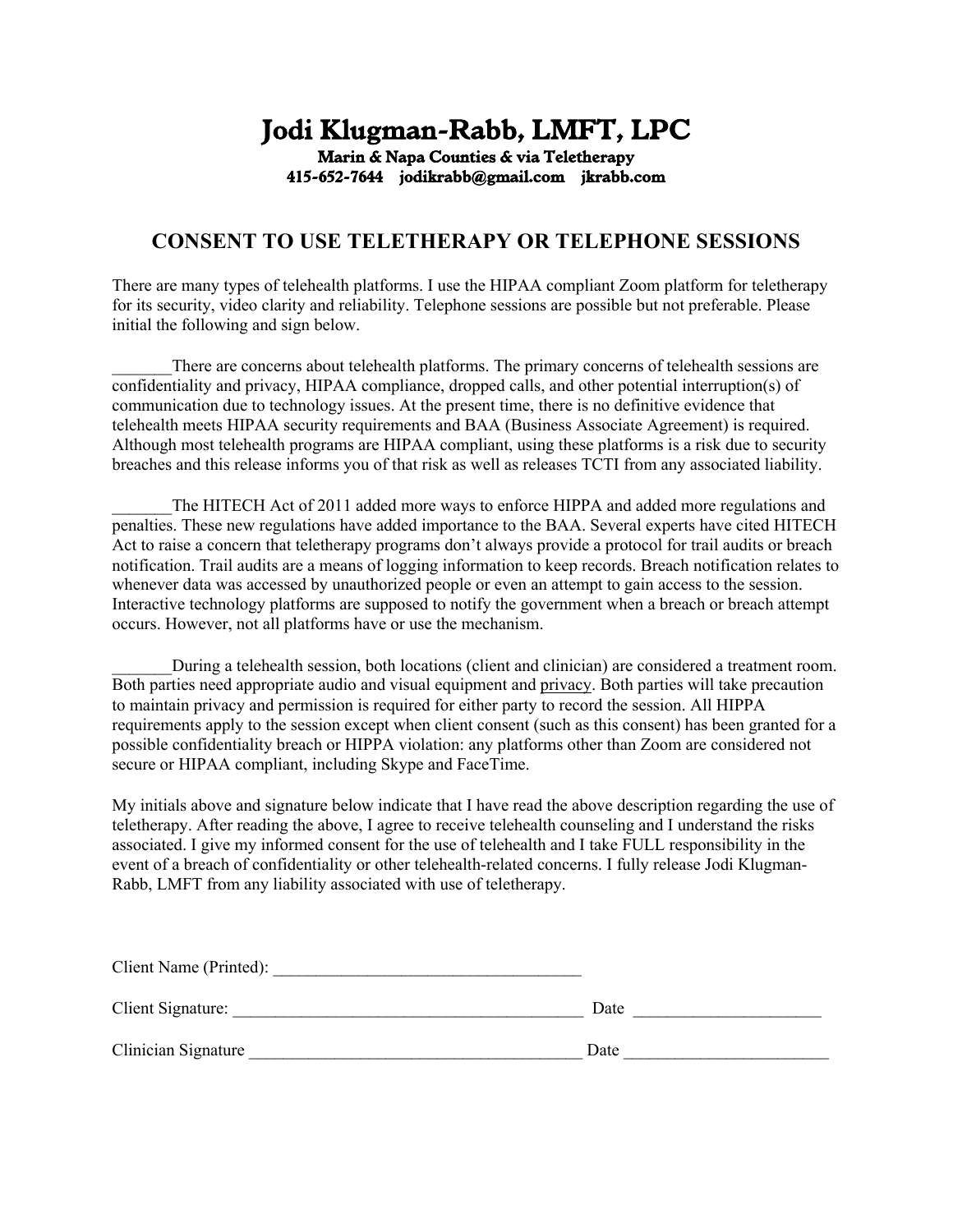Marin & Napa Counties & via Teletherapy 415-652-7644 [jodikrabb@gmail.com](mailto:jodikrabb@gmail.com) jkrabb.com

# *Credit Card Form*

In order to guarantee payment and book sessions, a credit card on file is required in the case of missed sessions or late cancelations only, in which case the card will be charged automatically.

| <b>Card Information</b> |                 | <b>Billable</b> |
|-------------------------|-----------------|-----------------|
|                         | $exp $ \$       |                 |
|                         | expiration date |                 |
| credit card number      |                 |                 |
|                         | CVV             |                 |
|                         | security code   |                 |
| name on card            |                 |                 |
|                         |                 | Zip Code        |
|                         |                 |                 |
|                         |                 |                 |
|                         |                 |                 |
| Signature               | Date            |                 |
|                         |                 |                 |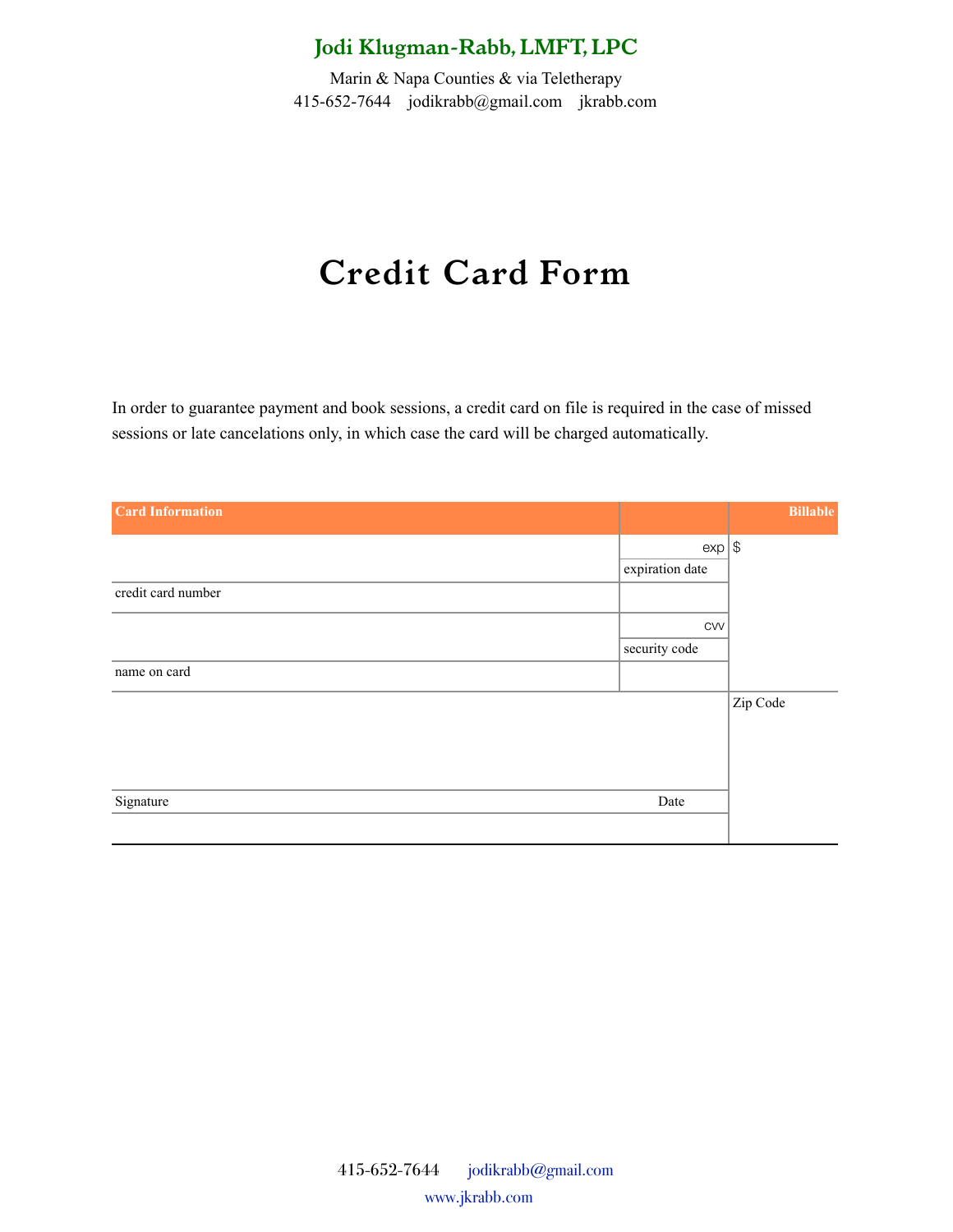**Marin & Napa Counties**

# *Psychiatric History*

|                                       | <b>Psychiatric Hospitalizations</b> |                                                                                                                      |
|---------------------------------------|-------------------------------------|----------------------------------------------------------------------------------------------------------------------|
| Hospital                              | Diagnosis                           | Outcome                                                                                                              |
|                                       |                                     |                                                                                                                      |
|                                       |                                     |                                                                                                                      |
|                                       |                                     |                                                                                                                      |
|                                       |                                     |                                                                                                                      |
|                                       | Day Treatments                      |                                                                                                                      |
|                                       | Reason                              | Outcome                                                                                                              |
|                                       |                                     |                                                                                                                      |
|                                       |                                     |                                                                                                                      |
|                                       |                                     |                                                                                                                      |
|                                       |                                     |                                                                                                                      |
| Psychiatric Evaluation Completed? Y N |                                     |                                                                                                                      |
|                                       |                                     |                                                                                                                      |
| Current<br>Meds &<br>Dosage:          |                                     |                                                                                                                      |
|                                       |                                     |                                                                                                                      |
|                                       |                                     |                                                                                                                      |
| Current Psychiatrist:                 |                                     |                                                                                                                      |
|                                       |                                     |                                                                                                                      |
| Address:<br>Street                    |                                     | City, State<br>Zip Code                                                                                              |
|                                       |                                     |                                                                                                                      |
| Telephone:                            | Facsimile:                          | <u> 1980 - Jan Stein Stein Stein Stein Stein Stein Stein Stein Stein Stein Stein Stein Stein Stein Stein Stein S</u> |
| Email:                                | Release of Info?                    | $\mathbf Y$<br>${\bf N}$                                                                                             |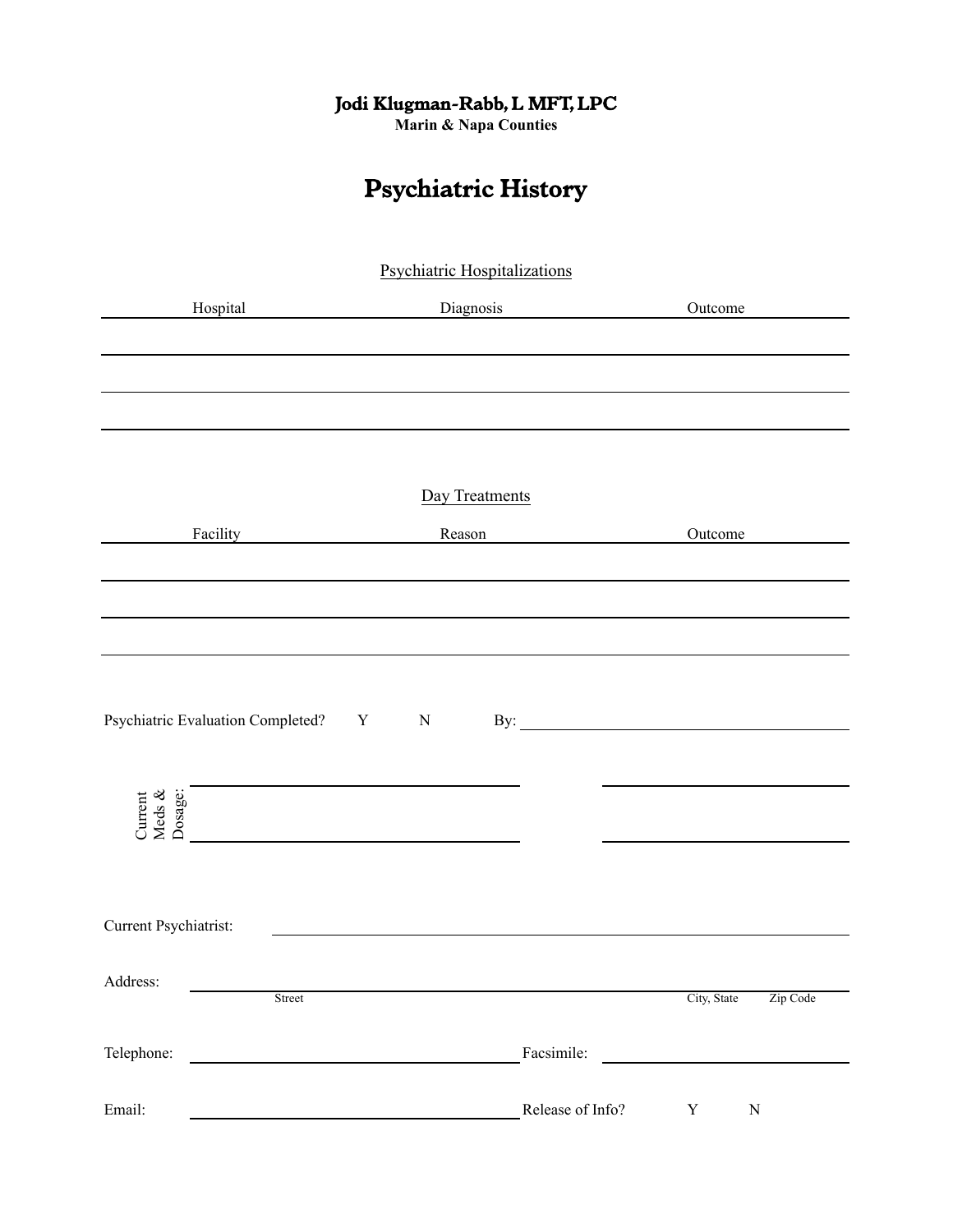*Improving feelings, thoughts and behavior*

## **Authorization for Release of Confidential Information and Professional Consultation (HIPAA)**

By completing this form, you are authorizing the disclosure and/or use of individually identifiable health information, as outlined below, consistent with California and Federal law concerning the privacy of such information. All information requested must be provided for this authorization to be valid.

| Client Name:             |                                            |
|--------------------------|--------------------------------------------|
| DOB:                     | authorizes Jodi Klugman-Rabb, LMFT, LPC to |
| (circle all that apply): |                                            |

- Release or disclose records and/or information to
- Obtain or use records and/or information from

| Telephone: | Email |
|------------|-------|
| Address:   |       |

### **Specific Information to be released/obtained**:

- Third party payors (CFS, VOC) limited to billing & attendance
- Psychiatric treatment and/or records
- Prior or current therapeutic treatment and/or records

### **Please specify information to be excluded**: **Your Rights:**

- You may refuse to sign this Authorization; we can discuss how a refusal may negatively affect treatment.
- You may revoke this Authorization only by delivering your revocation in writing to me. Your revocation will be effective when I receive it. However, this revocation will not extend to the information that was already obtained or released prior to the revocation.
- You have the right to receive a copy of this Authorization.

*Psychotherapy*

**OFFICE** 300 Tamala Plaza Suite 215 Corte Madera, Ca. 94925

1303 Jefferson Street Suite 600A Napa, Ca. 94559

**PHONE** 415-652-7644

**EMAIL** jodikrabb@gmail.com

**WEB** [jkrabb.com](http://jkrabb.com)